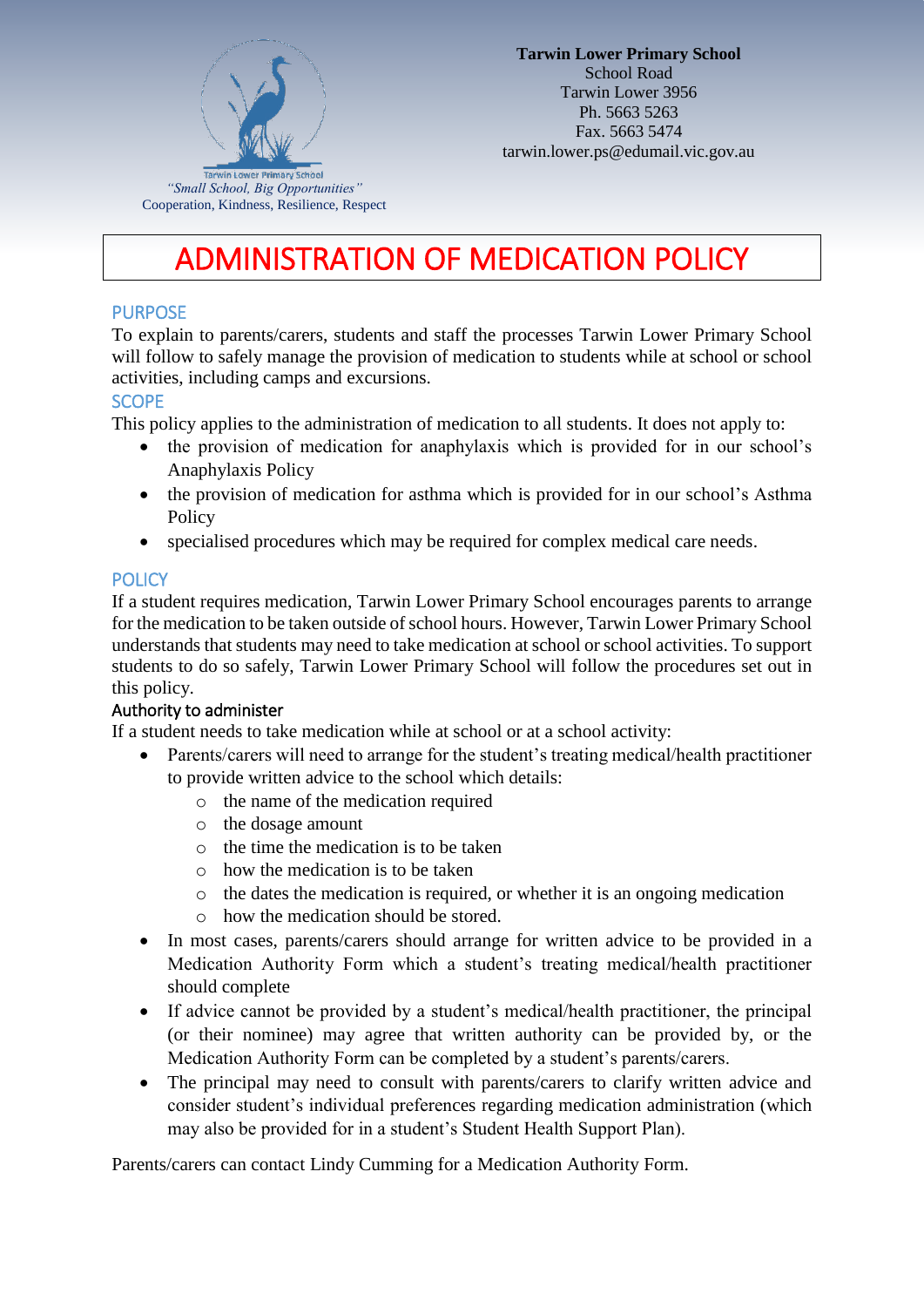## Administering medication

Any medication brought to school by a student needs to be clearly labelled with:

- the student's name
- the dosage required
- the time the medication needs to be administered.

Parents/carers need to ensure that the medication a student has at school is within its expiry date. If school staff become aware that the medication a student has at school has expired, they will promptly contact the student's parents/carers who will need to arrange for medication within the expiry date to be provided.

If a student needs to take medication at school or a school activity, the principal (or their nominee) will ensure that:

- 1. Medication is administered to the student in accordance with the Medication Authority Form so that:
	- the student receives their correct medication
	- in the proper dose
	- via the correct method (for example, inhaled or orally)
	- at the correct time of day.
- 2. A log is kept of medicine administered to a student.
- 3. Where possible, two staff members will supervise the administration of medication.
- 4. The teacher in charge of a student at the time their medication is required:
	- is informed that the student needs to receive their medication
	- if necessary, release the student from class to obtain their medication.

### *Self-administration*

In some cases it may be appropriate for students to self-administer their medication. The principal may consult with parents/carers and consider advice from the student's medical/health practitioner to determine whether to allow a student to self-administer their medication.

If the principal decides to allow a student to self-administer their medication, the principal may require written acknowledgement from the student's medical/health practitioner, or the student's parents/carers that the student will self-administer their medication.

### Storing medication

The principal (or their nominee) will put in place arrangements so that medication is stored:

- securely to minimise risk to others
- in a place only accessible by staff who are responsible for administering the medication
- away from a classroom (unless quick access is required)
- away from first aid kits
- according to packet instructions, particularly in relation to temperature.

For most students, Tarwin Lower Primary School will store student medication at the sick bay. The principal may decide, in consultation with parents/carers and/or on the advice of a student's treating medical/health practitioner:

- that the student's medication should be stored securely in the student's classroom if quick access might be required
- to allow the student to carry their own medication with them, preferably in the original packaging if:
	- o the medication does not have special storage requirements, such as refrigeration